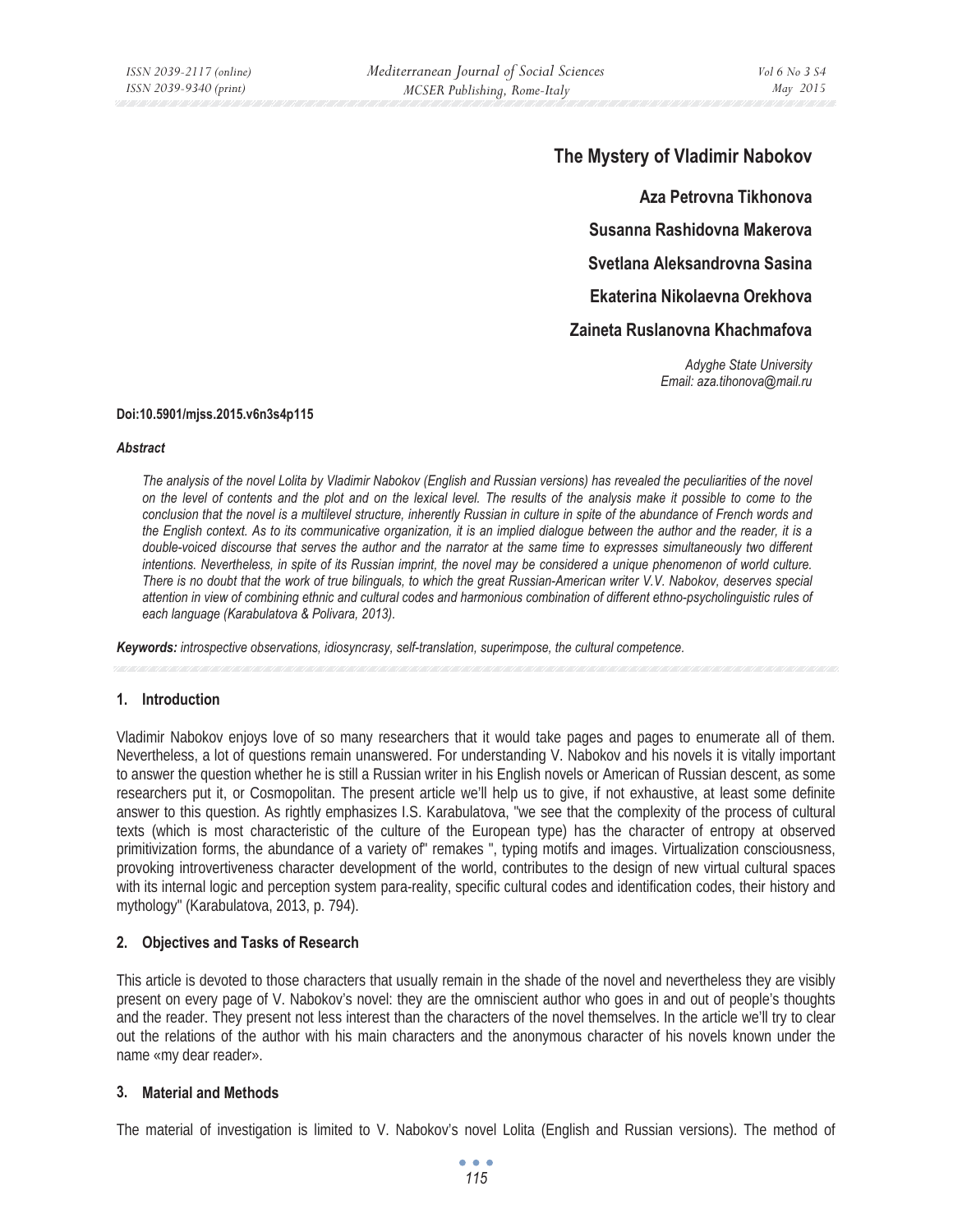investigation is very simple. We'll compare the text of the two versions of the novel Lolita with the facts of V. Nabokov's biography. We'll also take into consideration what V. Nabokov says about himself in his lectures and reviews. We'll also use the most reliable, in our opinion, works by B. Boyd. In our investigation we come from the presumption that the idiosyncrasy of the personality of the writer is rendered in the text irrespective of his will. In this difficult situation polyaspectualic recipient interprets statements based on knowledge of the world, prisoners in the representations, and fill the necessary logical connections and draw conclusions in order to understand a speaker and / or writer (Karabulatova, Sayfulina & Vasilishina, 2013).

Our investigation strategy is based on the examination of implicit and explicit introspective observations of the writer and their reflexes in his works (Stein, 2003). In his «Lecture on Russian Literature» V. Nabokov underlines that any speech activities are complicated inevitably by the elements of the personal characteristics of the producer of the speech (Nabokov, 1999). In A. Kovtun's opinion, text for V. Nabokov is a kind of code that is supposed to be decoded by the reader (Kovtun, 2001) and the quality of decoding, we presume, depends wholly on the talent of the reader.

# **4. Russian Trace in the Novel Lolita**

By comparing the Russian and English versions of V. Nabokov's novel Lolita we can easily see that they are different, and this difference, first of all, depends to a great extent on «the dear reader», with whom the author shares his most cherished wishes and ideas and to whose best feelings he appeals for support and understanding, like: *«I want my learned reader to participate in the scene I am about to replay» «I hope I am addressing myself to unbiased readers*» (Nabokov, Lolita …).

Through his fictional author Humbert V. Nabokov addresses the reader with such words as *«my learned reader», «an avid reader», «the astute reader».* 

In his «Lectures on Literature» Vladimir Nabokov underlined the importance of a good reader "The good reader is my brother, my double" (Nabokov, 2002).

Why did V. Nabokov make a self-translation of the novel into Russian? Why did he not trust this work to a translator? He did it for a very simple reason. He realized that these versions will be read by readers of different cultures. The cultural competence of the reader reinscribes the translated text, superimposing a new layer of meaning (Treciak, 2009). The notions clear to a Russian reader will escape understanding of an English reader and vice versa. This is the reason why in his English version V. Nabokov uses the term *«a middle class bourgeois»* and in Russian *«мещанин» (meƙanin),* which denotes a social group of petty bourgeoisie in Old Russia before the Revolution of 1917. Even now he word *«мещанин»* sounds like music to the ears of old Russians and their descendants (who are not wholly unaware of their origins). The Russian exclamation «царствие небесное добряку» expressing the last wish to the deceased to find peace in the Garden of Eden is adopted in the Russian Orthodox Church but is alien to English. So «God bless the good man» and «царствие небесное добряку» are not the exact equivalents. It is just enough to compare Humbert Humbert's addresses to the reader and to Lolita in English and Russian to make sure that they are culturally oriented. «My darling» and «ту sweetheart» have the exact Russian equivalents «моя дорогая» and «моя милая» but the author prefers to use *«душенька» (dushen'ka)* and *«голубка» (golubka)*. Instead of the English *«folks»* he uses *«судари мои»* which are typical of Russian culture. The use of the word *«nanupoca»* for the English *«cigarette*, the phrase *«старая*  $\alpha$ *у • в идна»*, «*cmapaя дурында»* for the English «old cat», «свинюги» for the English «good swine», «Geyziha» (the word with the Russian derogatory feminine suffix *-ha)* for the English *«that Haze woman*» and *«Karmensitochka»* for the English *«my little Carmen»* reflect the peculiarities of the Russian language and culture. *«ɋɢɧɢɰɚ ɜ ɪɭɤɟ»* (an allusion to the Russian proverb *лучше синица в руке, чем журавль в небе = a bird in the hand is worth two in the bush) is not the* exact equivalent for the English «business in hand» coined by V. Nabokov. «Бить баклуши» = to thimble one's thumbs is also a fact of Russian culture. But what surprises the reader of the English version of the novel is the awareness of the main character of the novel Humbert Humbert of the Russian morals and manners, the Russian language and Russian history. Humbert Humbert, a Swiss citizen of mixed French and Austrian descent, which is proved by the abundant use of French and modest use of German words of the type *«die Kleine» «bruder»* as address to the reader, *«Fräulein von Kulp», «streng verboten»*. *«sicher ist sicher»,* uses freely in his speech such notions of the Russian culture as *«brainless baba» «ɛɟɡɦɨɡɝɥɚɹ ɛɚɛɚ» (a brainless woman)*. The Russian diminutive suffix *-chka* in the name *Valechka* from Valeria and the surname *Taksovich* formed from *«taxi-driver»,* the profession of Humbert Humbert's rival and lover of his wife, do not say much to the English reader who has no idea of the niceties of the Russian language. Moreover, Humbert Humbert's judgement on the Russian national habits makes us suggest either some Russian blood in his veins or at least a long stay in Russia: «*I noticed with a spasm of fierce disgust that the former Counsellor of the Tsar, after thoroughly*  easing his bladder, had not flushed the toilet. That solemn pool of alien urine with a soggy, tawny cigarette butt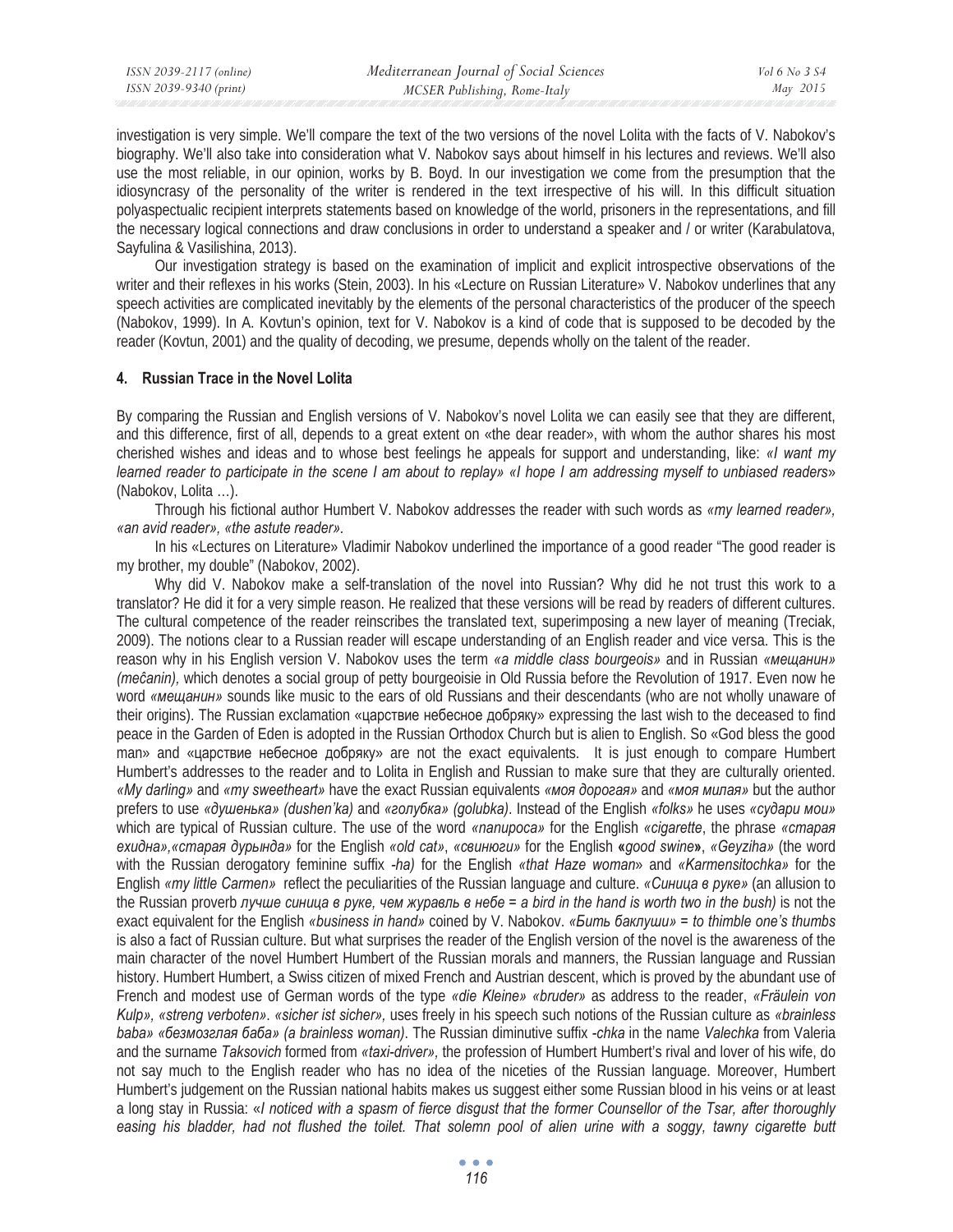*disintegrating in it struck me as a crowning insult, and I wildly looked around for a weapon. Actually I dare say it was nothing but middle-class Russian courtesy (with an Oriental tang, perhaps) that had prompted the good colonel (Maximovich! his name had suddenly taxies back to me), a very formal person as they all are, to muffle his private need in decorous silence so as not to underscore the small size of his host's domicile with the rush of a gross cascade on top of his own hushed trickle»* (Nabokov, Lolita …).

# **5. Two Authors, Two Readers in the Novel Lolita**

What puzzles English reader even more is a close liaison between the narrator of the novel Humbert Humbert and the author himself. The autobiography of Humbert Humbert is unexplainably interlaced with the biography of V. Nabokov. The utterances cited below belong, no doubt, to Humbert Humbert: *«At first, I planned to take degree in psychiatry as many manqué talents do, but I was even more manqué than that; a peculiar exhaustion, I am so oppressed, doctor, set in; and I switched to English literature, where so many frustrated poets end as pipe-smoking teachers in tweeds. Paris suited me*» [V. Nabokov. Lolita]. But the next phrase belongs unmistakably to V. Nabokov himself. It's an admitted fact of his biography: «*I discussed Soviet films with expatriates»* (Nabokov, Lolita …).

Our arguments about the author and the reader would be incomplete if we ignored the fact that the novel *Lolita* is made up of layers of doublings, created by the real author. There are two authors and two readers in the novel, which are completely different and worship different views. Trying to shed some light on the problem we'll proceed from Bakhtin's notion of a discourse as a dialogue and from the notion of heteroglossia. So, any text for us is a dialogue between the author and the reader and heteroglossia is the expression of authorial intentions in a refracted way. A double-voiced discourse serves two speakers at the same time and expresses simultaneously two different intentions: the direct intention of the character who is speaking and the refracted intention of the author. In such a discourse there are two voices, two meanings and two expressions. And all the while these two voices are dialogically interrelated (Bakhtin, 1981). Appel notes "There are…at least two plots in all of Nabokov's fiction: the characters in the book, and the consciousness of the creator above it" (Appel 1991, xxvi).

Vladimir Nabokov attaches such a great importance to a good reader that in his Lectures on Literature he calls him "my brother, my double" (Nabokov, 1999).

The real author in Lolita seeks encouragement from the unbiased reader*: «Mid-twentieth-century ideas concerning child-parent relationship have been considerably tainted by the scholastic rigmarole and standardized symbols of the psycho-analytic racket, but I hope I am addressing myself to unbiased readers»* (Nabokov, Lolita …)*.*

The fictional author Humbert Humbert, trying to save if not his head then his soul, addresses more often to the jury than to a common reader. In fact, he writes his story for the court trial: «*Gentlemen of the jury! I cannot swear that certain emotions pertaining to the business in hand … had not thrilled me. Frigid gentlewomen of the jury! I had thought that months, perhaps years, would elapse before I dared to reveal myself to Dolores Haze; but by six o'clock she was quite awake, and by 6.15 we were technically lovers. I am going to tell you something very strange. It was she who seduced me»* (Nabokov, Lolita …).

The surname of the narrator and the main character of the novel Lolita Humbert Humbert may be interpreted in two ways. If we proceed from the French word *«ombre» (shadow)* and its Spanish homonym *«hombre» (man)* the doubling of the name may be understood as *«the shadow of man»* since the main character has already been dead by the moment of publication of this novel. At the same time Humbert Humbert, as any other narrator of V. Nabokov's novels, may be interpreted as «the shadow of the author himself» (Nabokov, 2004). The author ascribes to him his own occupations and hobbies. Like V. Nabokov, the main character is a specialist in literature and teaches English in one of American Universities *(«I started to compile that manual of French literature for English-speaking students (with comparison drawn from English writers)… I found a job – teaching English to a group of students in Auteuil. I was urged by a wartime university in New York to compel my comparative history of French literature for English-speaking students»* (Nabokov, Lolita …)). His hobby is chess. Humbert played chess games with a polish doctor and plays chess with the teacher Gaston Godin three times weekly. Like V. Nabokov, Humbert Humbert is multilingual: he speaks English, German and French. But he is a representative of a Francophone rather than Anglophone culture. According to Humbert Humbert, he *speaks horrible careful English.* The text of the novel is rich in French utterances which together with already described traces of the Russian culture present difficulties for the English reader. The subject of the novel only aggravates difficulties for the reader in understanding the text. The narrator and the main character of the novel Jean-Jacque Humbert is a sexual pervert (pedophile) with love for pubescent girls under 12. He is a person with a split personality. He lives in an ambiguous world where the subconscious reigns and there is no place for conscious mind. The novel looks like a manual in sexual pathology, describing all the symptoms of pedophilia in details. Speaking about details, we may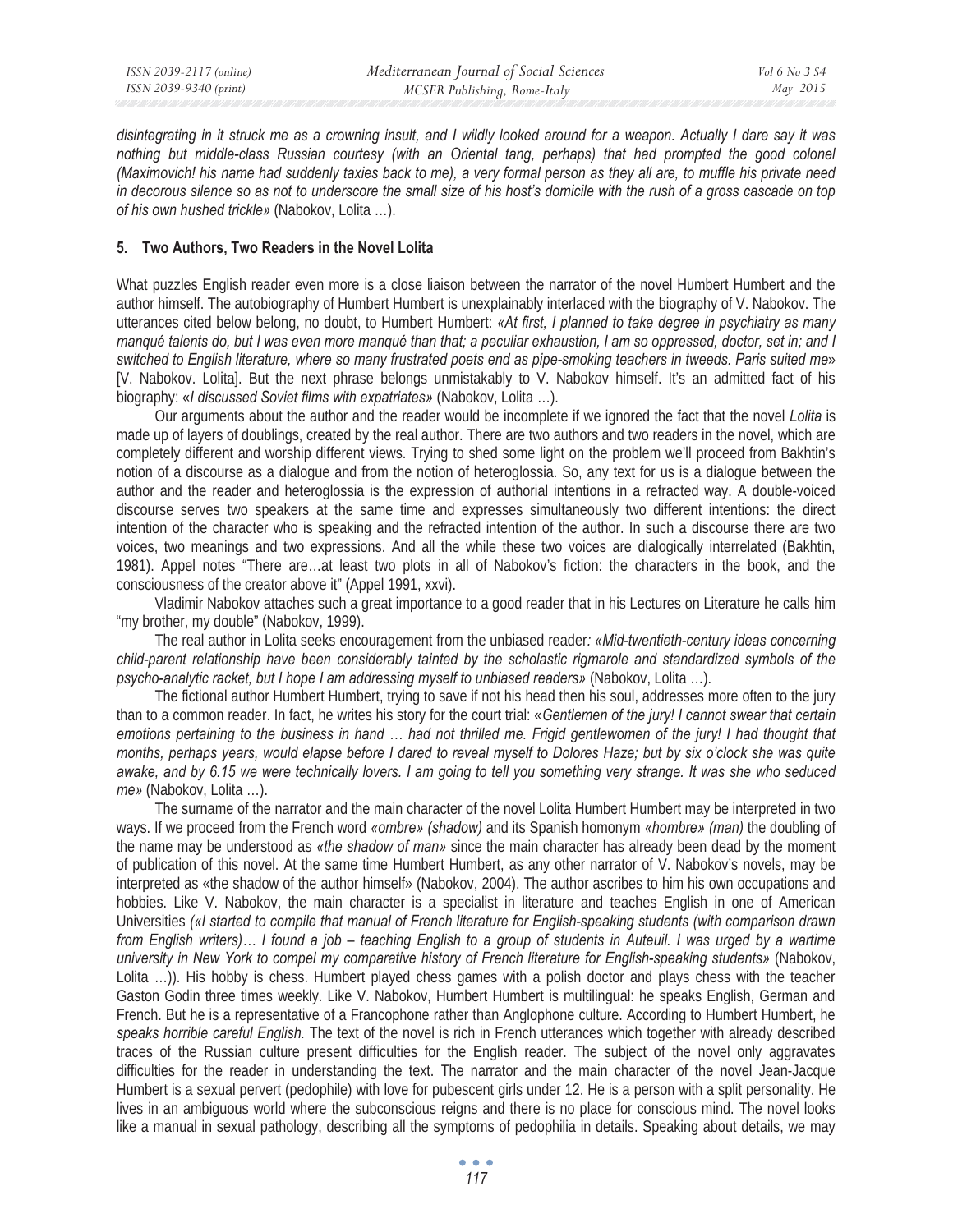refer to V. Nabokov himself who in his Lectures on Literature more than once underlined the importance of details (Nabokov, 1999). We must not forget that V. Nabokov is a successful scientist in entomology (lepidoptera: butterflies, in particular) and investigations in this field require details.

Being a shadow of the real author, Humbert Humbert, in his turn, has a shadow of his own, his double Claire Quilty.

This character is the most uncomprehended mystery of the novel. He is an invisible man. For the first time he appears on the pages of the novel as a playwright, Dr Quilty's uncle or cousin. We don't see him, we only hear his name *(«We have an excellent dentist. Our neighbour, in fact. Dr. Quilty. Uncle or cousin, I think, of the playwright»* (Nabokov, Lolita …)). Next time we hear about Quilty's involvement into an indecent story: «*Last time he told me a completely indecent story about his nephew»* (Nabokov, Lolita …)*.* Later we hear from Lolita that there is someone in the dining room who looks like Quilty. But we don't see him – *«Does not he look exactly, but exactly like Quilty?* – *Like our Ramsdale dentist?* – *Course not, I meant the writer fellow in the Dromes ad»* (Nabokov, Lolita …)*.* In the long run Humbert Humbert's double becomes visible: For the first time he appears only in the second part of the novel (chapter 18) as man from the Aztec Red Convertible, his «red shadow», as he puts it, who pursues Humbert Humbert and Lolita. The appearance of his pursuer coincides with electrical disturbance and crepitating lightnings when Humbert Humbert, a man with split personality, has hallucinations. Suppose his «red shadow» is creation of his fevered imagination.

«…*anyhow it would have been too foolish even for a lunatic to suppose another Humbert was avidly following Humbert and Humbert's nymphet with Jovian fireworks, over the great and ugly plains»* (Nabokov, Lolita ...).

Later he appears as man without a face: *«white-glistening in the rain-dripping darkness, there stood a man holding before his face the mask of Jutting Chin, a grotesque sleuth in the funnies»* (Nabokov, Lolita …)*.* Next time Humbert Humbert sees him through a side window of his car: «*A broad-backed man, baldish, in an oatmeal coat and dark-brown trousers»* (Nabokov, Lolita …)*.* Humbert Humbert doesn't know even his name and sees him only from afar on the lake and on the tennis court: «*I saw him scratch his cheek and nod, and turn and walk back to his convertible, a broad and thickish man of my age, somewhat resembling Gustave Trapp, a cousin of my father's in Switzeland – same smoothly tanned face, fuller than mine, with a small dark moustache and rosebud degenerate mouth»*; «*He (Lolita's partner) had a remarkably round head and wore incongruous brown trousers»* (Nabokov, Lolita …)*.* He learns his name nearly at the end of the novel from Lolita. Quilty turns out to be an old friend of Dolly's mother, Cue by name. He materializes himself only at the end of the novel. So, the rightful question arises, whether he exists in reality and is not an invention of a sick mind. Quilty is Humbert's evil and dark part. There is diabolic resemblance between them. *They are men of the world, in everything – sex, free verse, marksmanship*. Like Humbert, Quilty speaks French. Like Humbert, he wears a purple bathrobe. Humbert and Quilty fulfill completely the criteria of the classical doubles, like Stevenson's «Dr. Jekyll and Hyde» or Oscar Wilde's «Dorian and his Picture». By killing Quilty, Humbert Humbert signs himself a death sentence. Meanwhile, Quilty's role in the conflict of the novel is very great. By kidnapping Lolita he saves her from a pervert, a maniac who has deprived Lolita of her childhood declining in this way all responsibility for Humbert Humbert's sins and crimes. The scene of Quilty's murder is as unreal as the character himself, in the best traditions of American Westerns.

# **6. Freud in the Novel Lolita**

Besides the problems of the mind and the body and aesthetic values, the novel is concerned with the theory of psychoanalysis underlying it.

It is assumed that V. Nabokov's old feud with Freud lies in his rejection of psychoanalysis as such. It is not exact, to a certain extent. He is against Freudian methods of psychoanalysis (Nabokov, 1990). His novel Lolita is permeated with psychoanalysis. Through his narrator Humbert Humbert V. Nabokov develops his own approach to psychoanalysis. According to Humbert Humbert, his original plan to take a degree in psychiatry has not come true. Nevertheless, his knowledge of psychiatry (if his words are to be trusted) allowed him to join an expedition to Arctic Canada as a «recorder of psychic reactions» who studies nostalgia, fear of unknown animals, food-fantasies, nocturnal emissions, hobbies, etc. Later he maintains close contacts with psychotherapists and social workers: «*Despite my having dabbled in psychiatry and social work, I really knew very little about children».* As a psychiatrist he characterizes adequately girls of puberty age. «*Now I wish to introduce the following idea. Between the age of limits of nine and fourteen there occur maidens who, to certain bewitched travellers, twice or many times older than they, reveal their true nature which is nit human, but nymphic (that is demoniac); and these chosen creatures I propose to designate as nymphets»*. He accurately describes the conflict between individual desire and collective prohibition: *While my body knew what it craved for, my mind rejected my body's every plea. One moment I was ashamed and frightened, another recklessly optimistic. Taboos strangled me. Psycho-analysts wooed me with pseudoliberations of pseudolibidoes* (Nabokov, Lolita …). All these facts affirm that the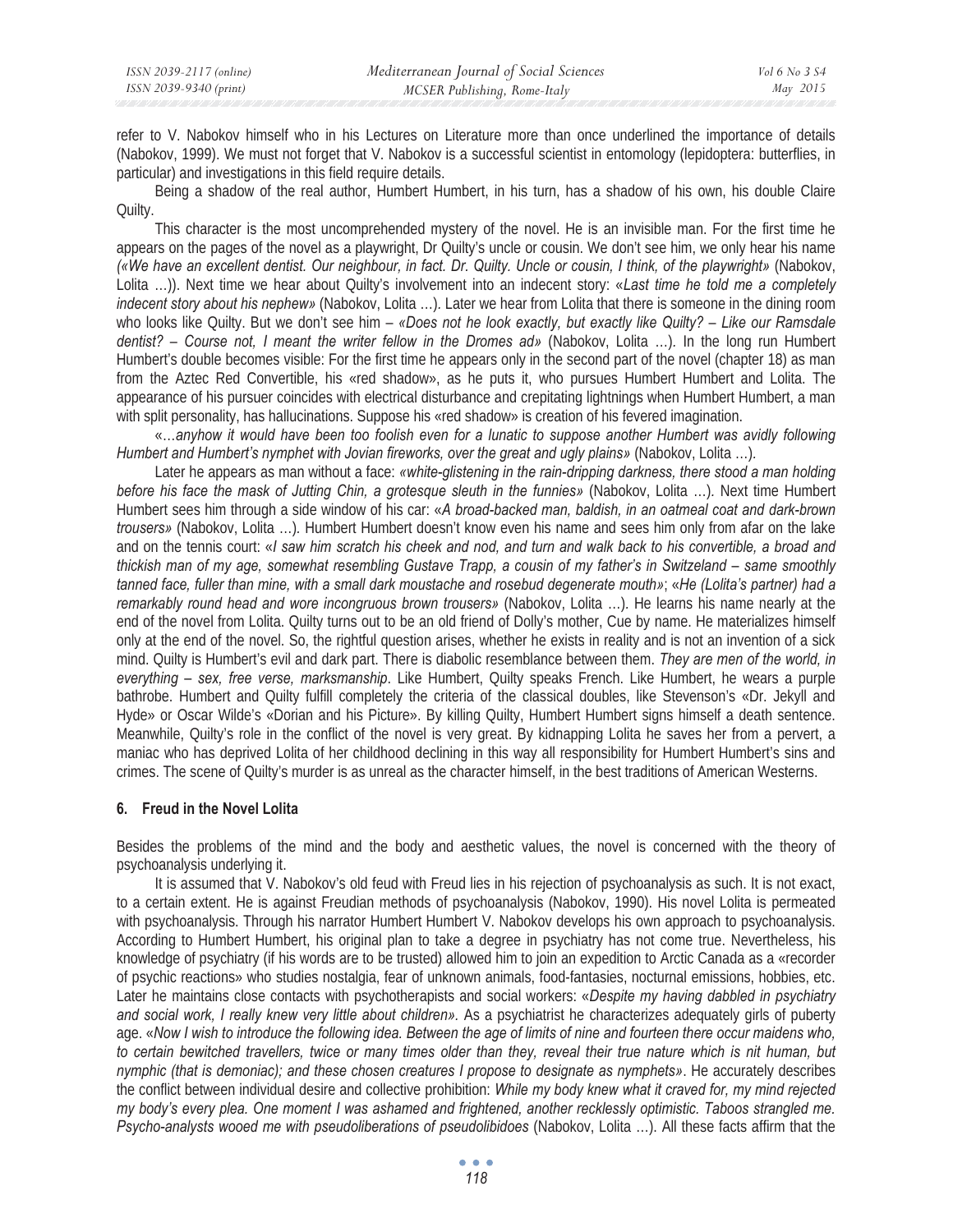author is well read in this subject. In our opinion, Brian Boyd's assumption that V. Nabokov has read Freud's early writings on child sexual abuse in the library of his father, one of the leading Russian criminologists and a specialist in sexual crimes, is not groundless (Boyd, 1991). Such a sentence from the novel Lolita seems to prove it: *I wish I might digress and tell you more of the pavor nocturnus (nightmares) that would rack me hideously after a chance term had struck me in the random readings of my boyhood, such as peine forte et dure (anguish) (what a Genius of Pain must have incented that) or the dreadful mysterious, insidious words 'trauma',' traumatic event' and 'transom'* (Nabokov, Lolita …).

Though the name of Freud is not very frequent in the novel (*neo-Freudian, the Freudian symbol, any good Freudian with a German name*), he is invisibly present since the first pages. Trying to explain his obsession with twelve year-old girls Humbert Humbert looks for the origin of his sexual and mental woes in the distant childhood: in frustrated love for Annabel and her untimely death, which is in full compliance with Sigmund Freud who explains neuroses and phobias as stemming from childhood traumas (Breuer, 1909) *(Lolita began with Annabel)* In the novel Humbert Humbert produces dreams which, on the face of it, seem to prove Sigmund Freud's technique of psychoanalysis, his theory of wish fulfilment in a dream, in particular: «*If I ever commit a serious murder… Mark the 'if'. Remember that only a spell of insanity could ever give me the simple energy to be a brute (all this amended, perhaps). Sometimes I attempt to kill in my dreams. But do you know what happens? For instance I hold a gun. For instance I aim at a bland, quietly interested enemy. Oh, I press the trigger all right, but one bullet after another feebly drops on the floor from the sheepish muzzle. In those dreams, my only thought is to conceal the fiasco from my foe, who is slowly growing annoyed»* (Nabokov, Lolita …). Later Humbert Humbert will fulfil his unrealized dream and will kill Clare Quilty, his rival in love for Lolita).

But further comments on dreams contain severe criticism of Freudian methods of diagnosis and interpretation of patient's dreams. Humbert Humbert mocks Freud's extortion of dreams from his patients: «*I discovered there was an endless robust enjoyment in trifling with psychiatrists: cunningly leading them on; never letting them see that you know all the tricks of the trade; inventing for them elaborate dreams, pure classics in style (which make them, the dreamextortionists, dream and wake up shrieking); teasing them with fake 'primal scenes'; and never allowing them the slightest glimpse of one's real sexual predicament. By bribing nurse I won access to some files and discovered with glee, cards calling me 'potentially homosexual' and 'totally impotent'»* (Nabokov, Lolita …)*.*

Compare this comment with V. Nabokov's interview to the National Educational Television network, the program, produced by Robert Hughes on Channel 13 Thursday from 9:30 to 10 P.M.

That is how he explains why he detests Dr. Freud: «I think he's crude, I think he's medieval, and I don't want an elderly gentleman from Vienna with an umbrella inflicting his dreams upon me. I don't have the dreams that he discusses in his books. I don't see umbrellas in my dreams. Or balloons» (Zimmer, 1994-2004).

Humbert Humbert shows that Freudians try to ascribe some sexual sense to any dream.

 *«I swallowed a sleeping pill, and presently a dream that was not a sequel but a parody revealed to me, with a kind of meaningful clarity, the lake I had never visited: it was glazed over with a sheet of emerald, and a pockmarked Eskimo was trying in vain to break it with a pickaxe, although imported mimosas and oleanders flowered on its gravely banks. I am sure Dr Blanche Schwarzmann would have paid me a sack of shillings for adding such a libidream to her files»*  (Nabokov, Lolita …)*.*

The next interpretation of Humbert Humbert's dream is an attack on Freudian preoccupation with decoding symbols:

 *«There it (the pistol) lay ready for instant service on the person or persons, loaded and fully cocked with the slide locked in safety position, thus precluding any accidental discharge. We must remember that a pistol is the Freudian symbol of the Urfather's central forelimb*» (Nabokov, Lolita …)*.*

So we see that Nabokov's conflict with Freud is more serious than some researchers try to show (Shute, 1984). Unverifiability of Freud's predictions and diagnoses must have led V. Nabokov to the conclusion that Freud's theory is a pseudoscience, one of the vilest deceits, and in the hands of charlatans and amateurs it will become a dangerous weapon as it deals with generalizations and has recourse to universals and archetypes. The failure of Freud's psychoanalysis is clearly seen in his misinterpretation of Leonardo da Vinci's dream about a kite (Aleksandrov, 1995).

Another possible explanation of V. Nabokov's controversy with S. Freud lies, perhaps, in Russian culture. Freud's limited penetration into Russian culture may be explained by the incumbency of Russian Symbolism, a movement whose obsessions occupied a sphere similar to that of psychoanalytic discourse (Etkind, 1994). Considering the Russianlanguage the discourse of V. Nabokov, we found specific mental representations "Russia", "which are determined similarly named explication of the global semantic space prose writer (Basilishina, Karabulatova & Zamaletdinov, 2013, p. 126).

The unconscious, a preoccupation with decoding symbols, and a world view meticulously constructed by